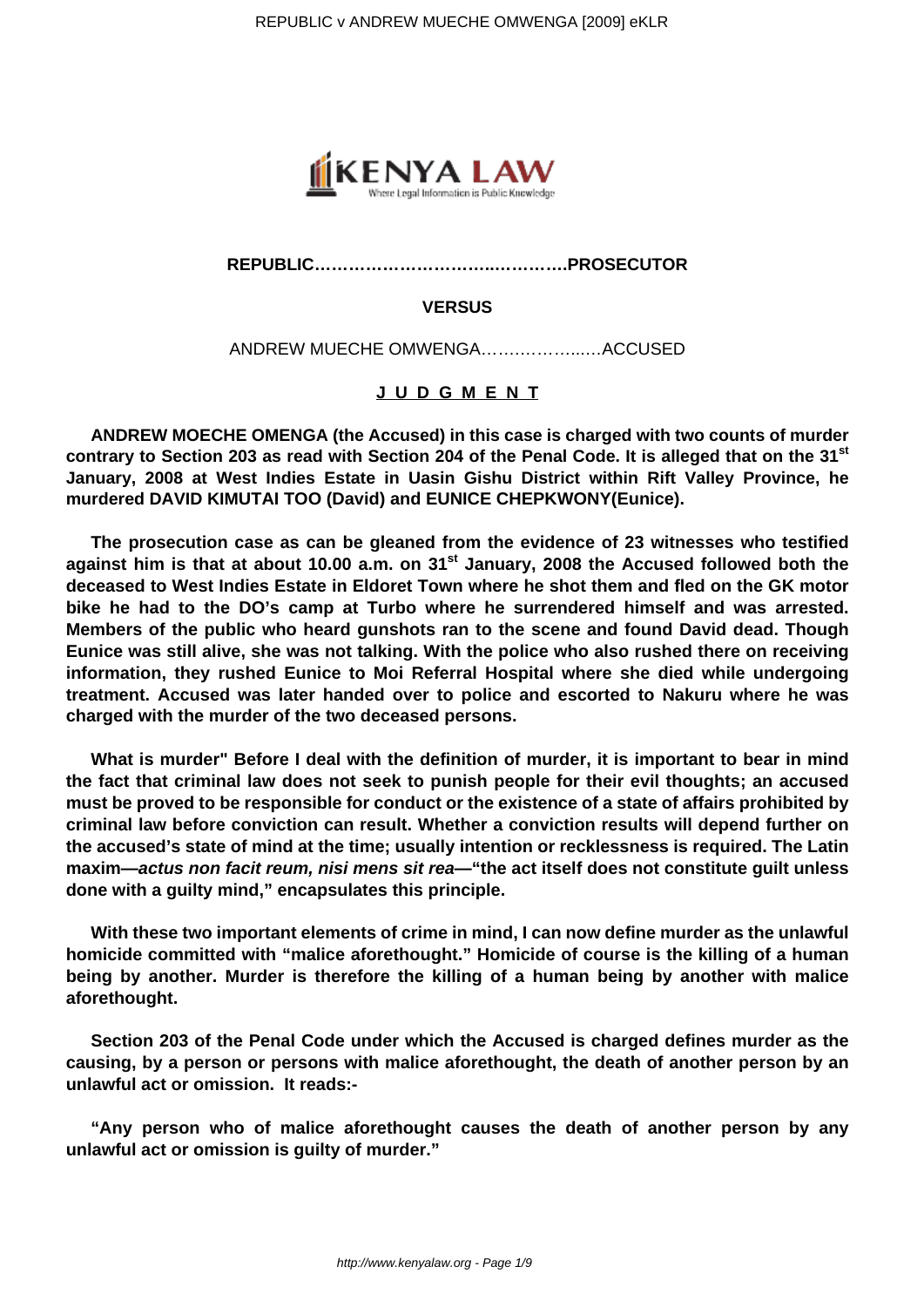**It is clear from this definition that for an accused person to be convicted of murder, it must be proved that he caused the death of the deceased with malice aforethought by an unlawful act or omission. There are therefore three ingredients of murder which the prosecution must prove beyond reasonable doubt in order to secure a conviction. They are: (a) the death of the deceased and the cause of that death; (b) that the accused committed the unlawful act which caused the death of the deceased and (c) that the Accused had the malice aforethought.**

**In the first element, there must be evidence proving that the death of a human being (the deceased) actually occurred. The evidence required to prove the death is usually the autopsy reports given by pathologists. But there are circumstances where the cause of death is too obvious to require medical evidence like where the deceased person was stabbed through the heart or where he is decapitated or his head is crashed. Stating this principle in Ndungu Vs Republic [1985] KLR 487 the Court of Appeal stated at p. 493 that:-**

**"…in some cases death can be established without medical evidence. Of course there are cases, for example where the deceased person was stabbed through the heart or where the head is crashed, where the cause of death would be so obvious that the absence of a postmortem report would not be fatal. But even in such cases, medical evidence of the effect of such obvious and grave injuries should be adduced."**

**The death of the two deceased persons in this case is not in dispute. It is also not in dispute that they died of gunshot wounds. The evidence of the pathologist, Dr. Njue PW20, makes that quite clear. That disposes of the first ingredient.**

**On the second ingredient, the Accused himself admitted that he shot David. I do not accept his contention that Eunice accidentally shot herself as he struggled to wrestle David's gun from her. The evidence of Ag. SSP Johnson Mwongela, PW19, that only Accused's Ceska pistol Serial No. A050468 Ex. 4 was fired at the scene and that the finger-ring he examined had a circular bullet hole as well as the evidence of Dr. Njue that Eunice was shot in a standing position while defending her self, leaves me in no doubt that the Accused shot her also.**

**In order to satisfy the second ingredient that the accused committed the unlawful act which caused the death of the deceased, we need to determine whether or not the Accused's act of shooting both of them was an unlawful act. I will deal with this aspect of the second ingredient along with the third ingredient which is whether or not the Accused killed the two deceased persons with malice aforethought.**

**What is "malice aforethought" Malice aforethought describes the mens rea or the mental element required for a conviction of murder. The term imports a notion of culpability or moral blameworthiness on the part of the offender. If 'malice aforethought' is lacking the unlawful homicide will be manslaughter.**

**Section 206 of the Penal Code gives the instances when malice aforethought is established. It states that:-**

**"Malice aforethought shall be deemed to be established by evidence proving any one or more of the following circumstances-**

**(a) an intention to cause the death of or to do grievous harm to any person, whether that**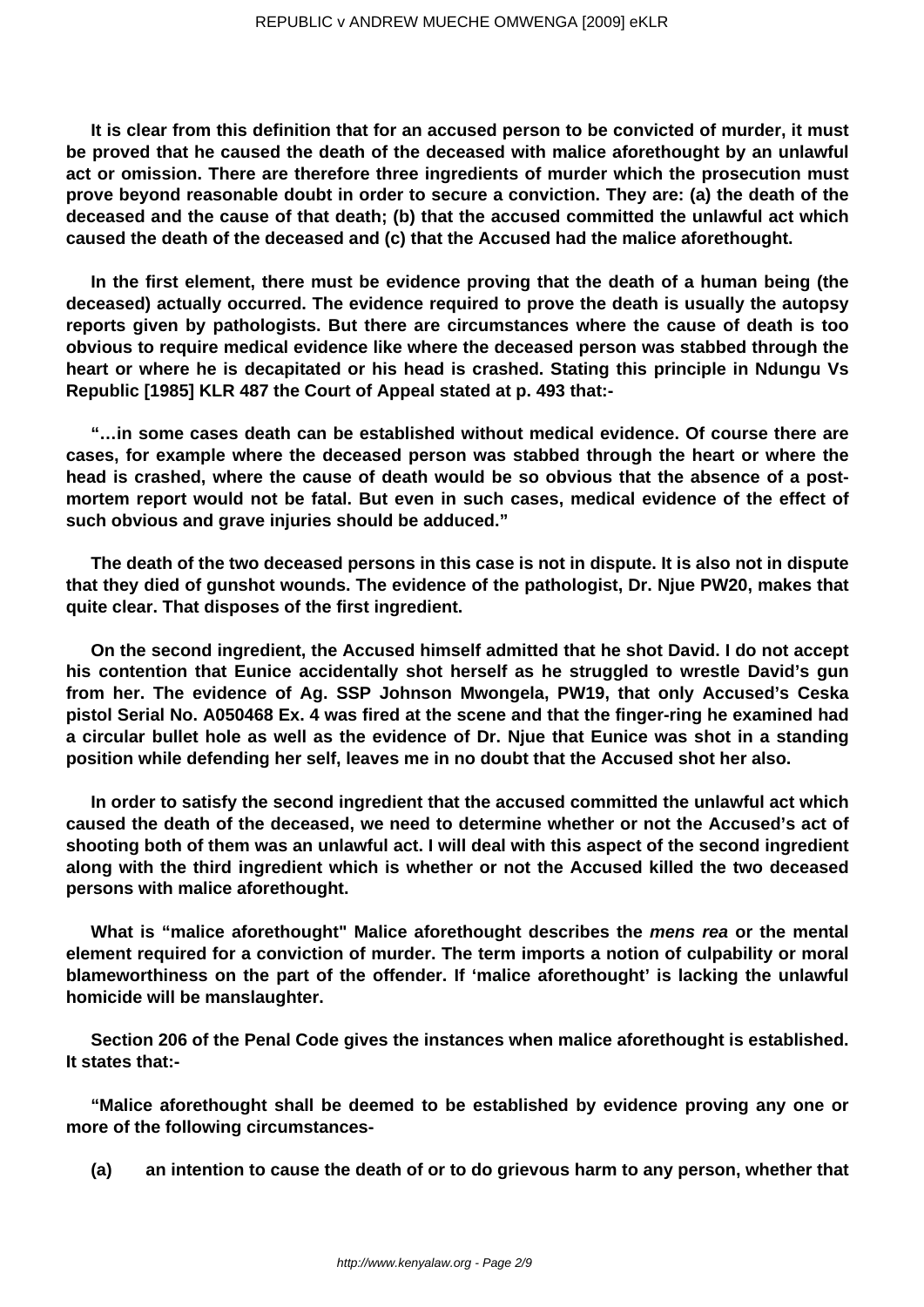**person is the person actually killed or not;**

**(b) knowledge that the act or omission causing death will probably cause the death of or grievous harm to some person, whether that person is the person actually killed or not, although such knowledge is accompanied by indifference whether death or grievous bodily harm is caused or not, or by a wish that it may not be caused;**

**(c) an intent to commit a felony;**

**(d) an intention by the act or omission to facilitate the flight or escape from custody of any person who has committed or attempted to commit a felony."**

**It is clear from this definition that there are three broad elements of 'malice aforethought'. They are express, implied and constructive malice. Express malice is proved when it is shown that an accused person intended to kill while implied malice is established when it is shown that he intended to cause grievous bodily harm. When it is proved that an accused person killed in furtherance of a felony (for example, rape or robbery) or when resisting or preventing a lawful arrest, even though there was no intention to kill or to cause grievous bodily harm, he is said to have had constructive malice aforethought.**

**There is no evidence that the Accused shot the deceased persons in an attempt to arrest them. So the last instance of Section 206 of the Penal Code is not relevant to this case.**

**Even when any or all of the other instances are proved, it will not be murder if the accused person is shown to have been provoked and/or to have acted in self-defence. Mrs. Ndeda for the Accused has submitted that the Accused shot the two deceased persons out of provocation and in self defence. What is provocation" What is self defence and when do the two defences arise"**

**Black's Law Dictionary, 7th Edition defines the term "provocation" as "Something (such as words or actions) that arouses anger or animosity in another, causing that person to respond in the heat of passion." In as much as it is relevant to this case, Section 208 of the Penal Code explains what constitutes provocation:-**

**"S.208 (1) The term "provocation" means and includes, except as hereinafter stated, any wrongful act or insult of such a nature as to be likely, when done to an ordinary person or in the presence of an ordinary person to another person who is under his immediate care, or to whom he stands in a conjugal, parental, filial or fraternal relation, or in the relation of master or servant, to deprive him of the power of self-control and to induce him to commit an assault of the kind which the person charged committed upon the person by whom the act or insult is done or offered."**

**Self defence on the other hand, as the term itself suggests, is defence of self. It is the use of force or threat to use force to defend oneself, one's family or one's property from a real or threatened attack. Self defence is therefore a justification in the application of force recognized by the common law.**

**The law generally abhors the use of force or violence. There are, however, instances where the use of reasonable force is justified. For instance, an accused charged with an offence may**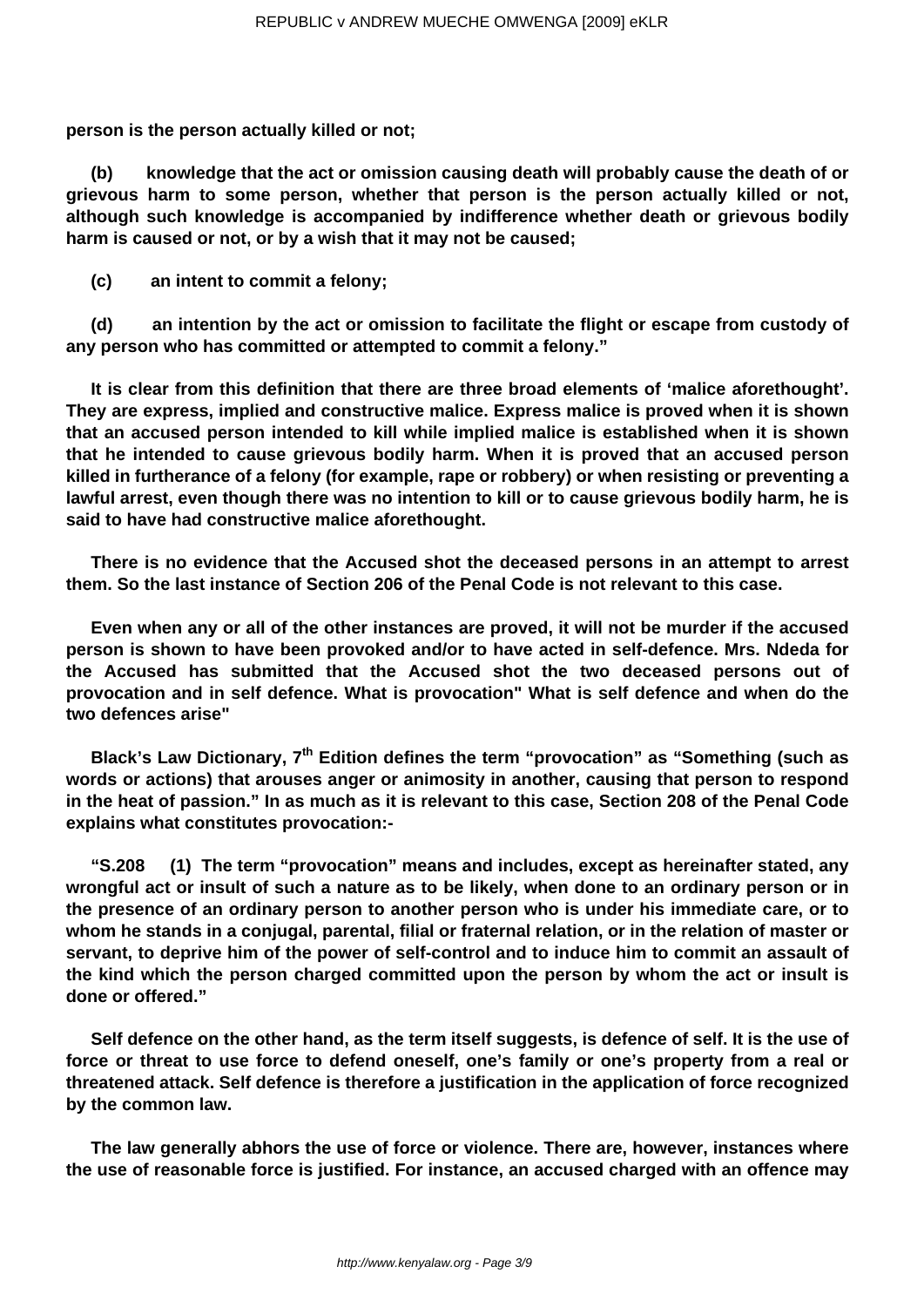**seek to plead that he acted as he did to protect himself, or his property or others from attack or to prevent a crime or to effect a lawful arrest. Such pleas when successfully raised provide a justification for the accused's conduct thereby rendering his act lawful. Since the use of lawful force is not an offence, the accused will be acquitted of the offence as the element of actus reus (the unlawful act) will be missing.**

**A person is justified in using a reasonable amount of force in self defence if he or she believes that the danger of bodily harm is imminent and that force is necessary to repel it. This defence therefore turns on two requirements: one, that the force must be necessary and secondly that it must be reasonable.**

**It is not necessary, however, for there to be an actual attack in progress before the accused may use force in self defence. It is sufficient if he apprehends an attack and uses force to prevent it. In Beckford Vs R [1988] AC 130 Lord Griffiths stated (at p.144) that "a man about to be attacked does not have to wait for his assailant to strike the first blow or fire the first shot; circumstances may justify a pre-emptive strike." The danger the accused apprehends, however, must be sufficiently specific or imminent to justify the actions he takes and must be of a nature which could not reasonably be met by more pacific means.**

**In Mokwa Vs Republic, [1976-80] 1 KLR 1337 the Court of Appeal held that self defence is an absolute defence even on a charge of murder unless, in the circumstance of the case, the accused applies excessive force. In Palmer Vs R., [1971] 55 Cr. App. R. 223 at p. 243 the English House of Lords held:-**

**"The defence of self defence either succeeds so as to result in an acquittal or it is disproved in which case as a defence it is rejected. In a homicide case the circumstances may be such that it will become an issue as to whether there was provocation so that the verdict may be one of manslaughter."**

**What is reasonable force is a matter of fact to be determined from evidence and the circumstances of each case. In the words of Lord Morris of Borth-y-Gest in the said English case of Palmer Vs R., [1971] 55 Cr. App. R. 223 at p. 242 quoted with approval by the Court of Appeal in John Njoroge Vs Republic, Cr. App. No. 186 of 1987:-**

**"It is both good law and good sense that a man who is attacked may defend himself. It is both good law and good sense that he may do, but may only do, what is reasonably necessary. But everything will depend upon the particular facts and circumstances… It may in some cases be only sensible and clearly possible to take some simple avoiding action. Some attacks may be serious and dangerous. Others may not be. If there is some relatively minor attack, it would not be common sense to permit some action of retaliation which was wholly out of proportion to the necessities of the situation….If the moment is one of a crisis for someone in imminent danger, he may have to avert the danger by some instant reaction."**

**I should here point out that like in all other criminal cases, where accused raises the defences of self defence and provocation, the burden is still on the prosecution to prove him or her guilty beyond reasonable doubt. Where the accused raises defences of self defence or provocation, he does not thereby assume any burden of proving his innocence. It is for the prosecution to prove that the accused was not provoked or that he did not act in self defence. In other words the prosecution must disprove the defences of provocation and self defence**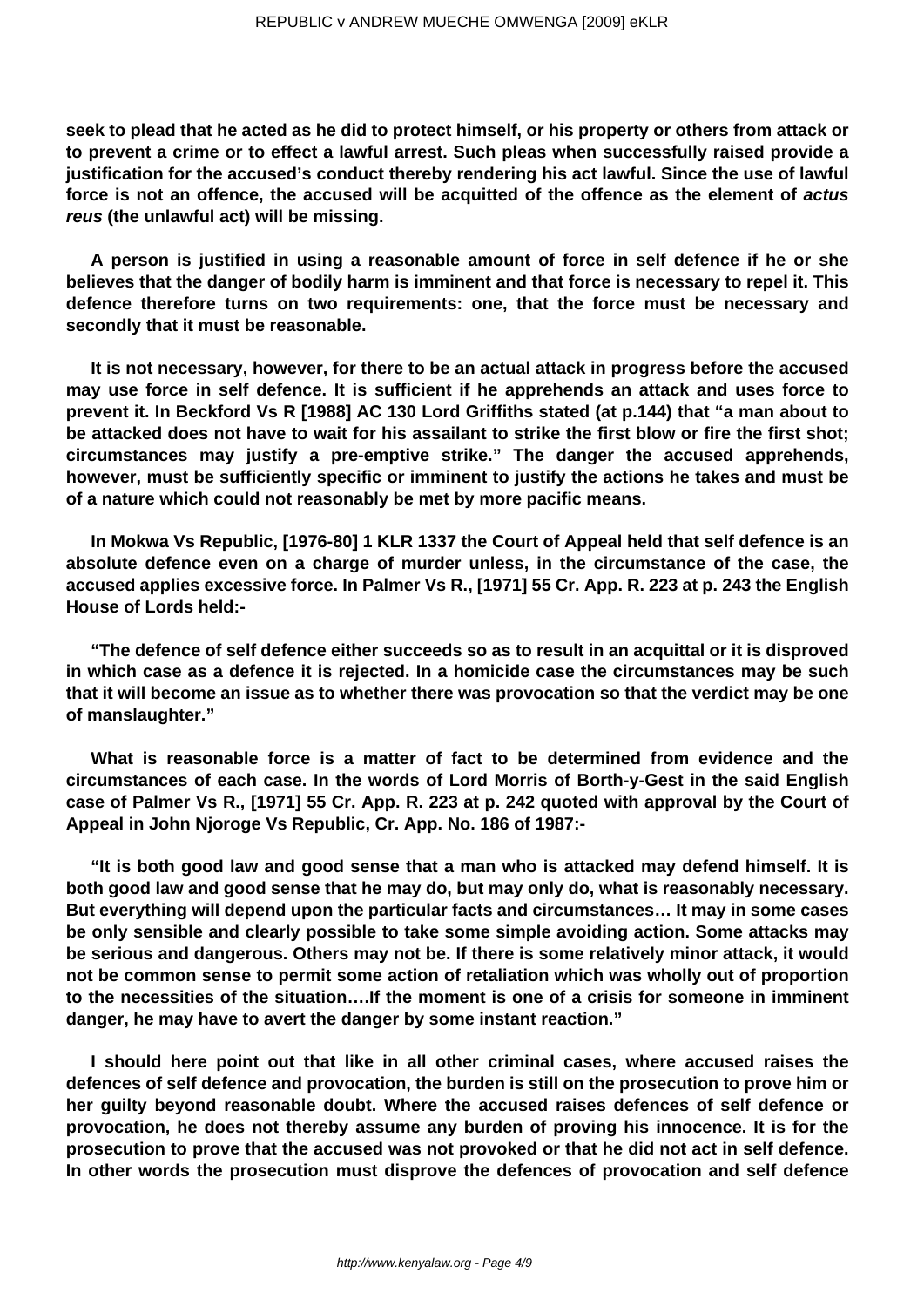**and it must discharge this burden beyond reasonable doubt—Joseph Kimanzi Munywoki Vs Republic, Cr. App. No. 31 of 2003 CA Nairobi), [2006] eKLR. In the said case of Beckford Vs R [1988] AC 130 Lord Griffiths (at p.144) rendered himself thus on self-defence:-**

**"It is because it is an essential element of all crimes of violence or the threat of violence should be unlawful that self defence, if raised as an issue in a criminal trial, must be disproved by the prosecution. If the prosecution fail to do so the accused is entitled to be acquitted because the prosecution will have failed to prove an essential element of the crime namely that the violence used by the accused was unlawful."** 

**As I have said, the Accused in this case has raised the defences of provocation and self defence. Did the circumstances of this case justify his act of shooting both the deceased persons" In other words was the Accused in imminent danger himself that he had to take the lives of the two deceased persons to save his" Put in another way, has the prosecution in this case disproved the defence of self defence" To determine this, I need to consider in detail the evidence of the alleged love affair between the Accused and Eunice and that of the shooting incident as related by the prosecution witnesses on the one part and the Accused on the other.**

**Although most of the police witnesses denied that Accused had any love affair with Eunice, under cross examination, PC Daniel Gaiko, PW6, admitted that this was a crime of passion. In examination in chief CI Virginia Kadenge, PW12, also denied knowledge of any love affair between Eunice and the Accused, but in cross-examination she admitted that from investigations they learnt that the cause of the shooting was a love triangle. This appears to have been common knowledge because even the Investigating Officer, Josphat Kisingu, PW23, admitted that even the OCPD gave the love triangle as the cause of the shooting.**

**In his defence, the Accused testified on oath that he met Eunice in 2000 at the Kenya Police College Kiganjo. They became lovers and agreed to marry. After passing out, however, they were posted to different stations and did not meet until 2006 when they found themselves at the Eldoret Traffic Office. Eunice informed him that she had been married and he told her he was also married. They got to know their respective couples and became family friends.**

**After Eunice's husband's death in June 2007 they renewed their love and in August 2007 they agreed to marry. When Accused's wife knew of his infidelity and having heard rumuors that Eunice's husband had died of HIV and AIDS, she wanted to cause trouble but to assuage her fears Accused and Eunice took an HIV test in October, 2007. He produced the certificates as Ex. D1(a) and (b) which Accused's wife Edna Kerubo, DW3, also identified and corroborated Accused's evidence that at her request, Accused and Eunice took an HIV test. In October, 2007, as Justus Nyaberi Nyaboga, DW2, also testified, Accused took Eunice to his home in Nyamira and introduced her to his parents and his siblings as a woman he wanted to marry as his second wife. Accused's father had no objection to that. He said Accused was an adult who knew what he was doing. Later Accused gave Eunice Kshs. 300,000/= from the proceeds of the sale of his matatu KAQ 401C to which she added Kshs.100,000/- and bought a Toyotta Karina Maroon in colour. They both used the vehicle as they were together most of the time and at times he could keep it. This is the vehicle the deceased had when they were shot.**

**It was also the evidence of Accused's former matatu driver Jared Atuya, DW1, that one day, prior to Accused selling his matatu, he took Accused to Eunice's house and left him there with the matatu. When he went for the matatu the following morning, Accused came out of Eunice's**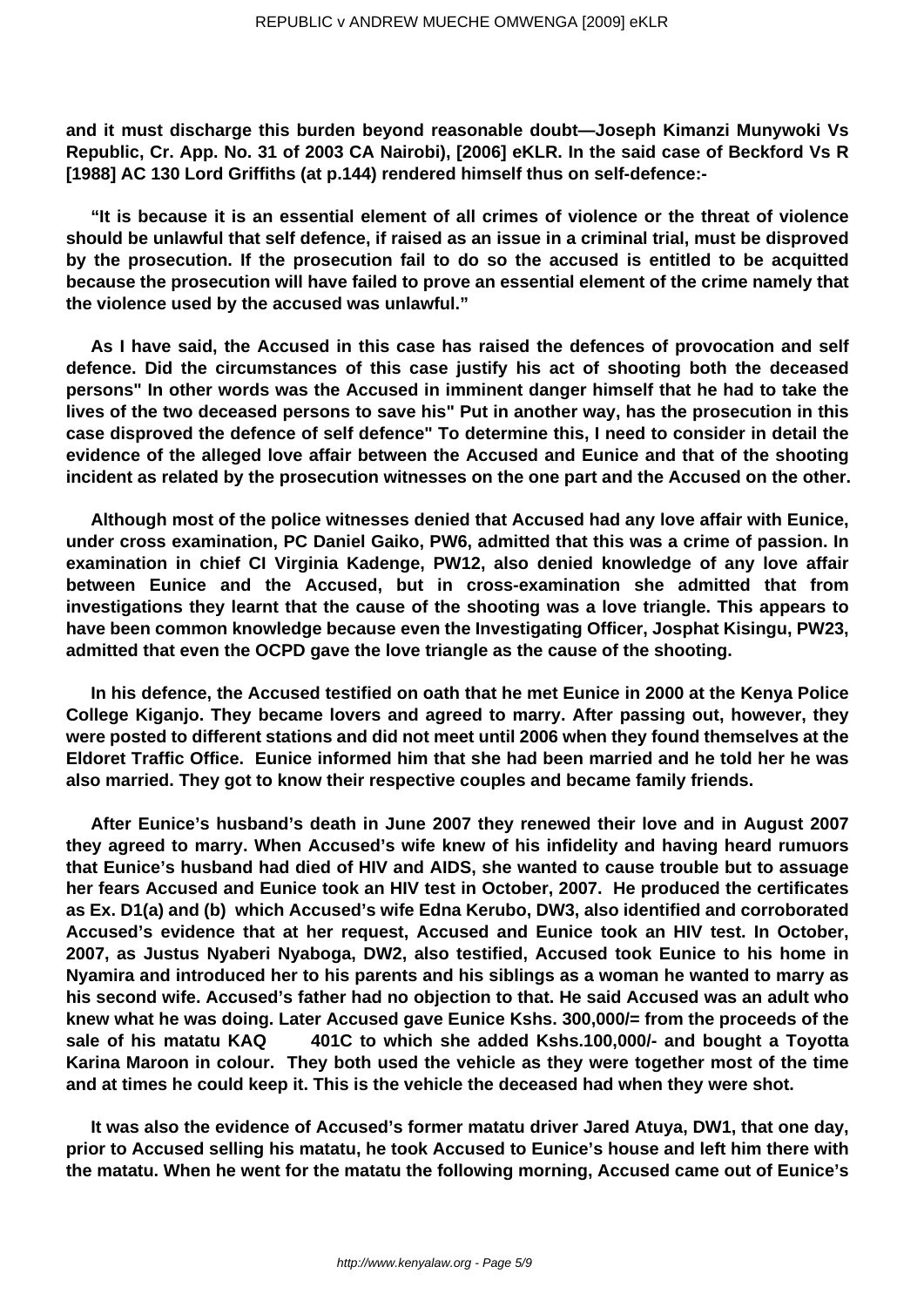**house in a vest with a lesso around his waist.**

**Taking all this evidence into account, I am satisfied that the Accused and Eunice renewed their love affair after Eunice's husband's death and that they were in the process of marrying.**

**On the shooting incident, May Busienga Amasimbi, PW1, a resident of West Indies Estate in Eldoret Town, testified that on 31.1.2008 at about 10.22 am, as she was going to her friend's house, she saw a man in smart casual attire standing besides a maroon car in serious discussion with a woman. She did not pay much attention to them as she thought they were perhaps buying building sand. So she passed and went her way.**

**She did not find her friend. As she talked to someone to find out the whereabouts of her friend, she heard a woman screaming and she ran to where the screams were coming from. The woman turned out to be the one she had seen with a man. She was kneeling pleading in Kiswahili with a man in police uniform, "Mogaka usiniue" (Mogaka do not kill me) while the man she was with was seated in the car. The policeman then slapped her several times before firing a shot which missed her but the second and third shots caught her on the ribs and thigh. The policeman then went and shot the man in the car on the head through the window several times after which he took off on a motor bike.**

**With several other people from that estate who had been attracted by the gunshots, this witness moved close and found the woman still breathing. She identified her as the police officer by the name Eunice who was also her customer. She called another police officer, one Ngetich, whose number she had and soon thereafter police went to the scene and rushed the woman to hospital. The man Eunice was with had already died. In cross-examination, she denied seeing Eunice holding a pistol. She said she saw it on her waist when she had fallen down. She also denied that the man in the car talked with the policeman or in any way struggled with him.**

**Eric Igadwa Mbogani, PW2, also lives in West Indies Estate. He testified that while in his house in the estate on 31.1.2008, at about 10.10 a.m., he heard 5 to 6 gunshots from the rear of his house. He peeped through the window and saw a policeman on a GK motor bike take off in high speed and people including PW1 running to where the gunshots were heard. He also got out and rushed to the scene. There he saw a man in a grey suit collapsed on the steering wheel of a maroon car. He was profusely bleeding from the mouth. Outside the passenger side of the vehicle, about 3 metres away, he saw a woman lying down on the grass. When he got near, he could hardly feel the man's pulse. He pulled him out of the vehicle but for fear of tampering with evidence, he decided against rushing the woman who was still alive to hospital in the same vehicle. Because the woman's dress had fallen off, she was exposed and he decided to cover her nakedness. That is when he saw a pistol strapped to her waist and took possession of it. He then called Mwangi, a police friend of his who sent a police vehicle and two policemen to the scene. He handed the pistol to one of them and assisted them carry the woman into the vehicle and rushed her to Moi Referral hospital. In cross-examination, he denied seeing any other gun at the scene.**

**The other prosecution witnesses went to the scene after the shooting incident.**

**In his sworn testimony, Accused stated that on 31.1.2008, while on patrol, he saw Eunice standing at the rear of her car in an open space near West Indies Estate. He found that odd as**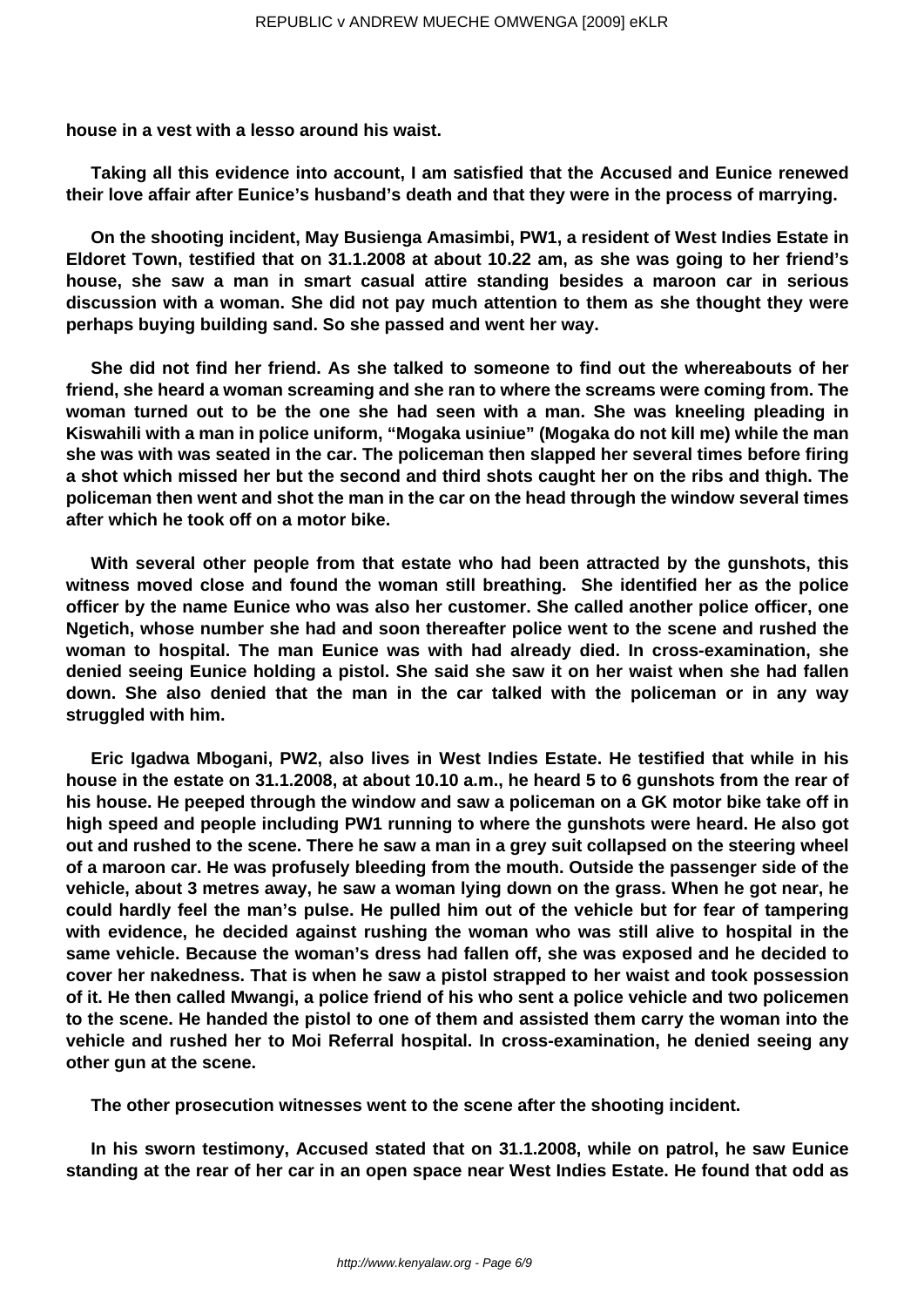**the nearest living quarters were about 20 metres away. Eunice beckoned him and he went there thinking she had a problem with the car. When he got near her he saw that she was in a foul mood. He nevertheless stretched his hand to greet her, but before she made any move, a man came out of the car and asked her "Huyu ndiyo yule mjinga amekwaribia jina" (Is this the fool who has disparaged your reputation"). Then Eunice immediately demanded to know why the Accused was scandalizing her that she had HIV and AIDS. When he turned to the man he found a gun trained at him and the man asked why the Accused was spoiling his wife's name. Accused jumped and held Eunice for cover. He then heard two gunshots and realizing he was in danger, he shot the man who fell as he held his head and then got up and sat on the driver's seat. Eunice dashed for that man's gun as the Accused also dashed for it. She got it and held it onto her stomach. In the course of the struggle he heard two gunshots and Eunice fell down. He assumed she had accidentally shot herself.**

**I have already discounted the Accused's contention that Eunice accidentally shot herself. The issue now is whether in the circumstances of this case the Accused acted in self defence and if so whether or not he used excessive force.**

**In view of the pathologist's evidence that Eunice was in an upright position and defending herself when she was shot and also the evidence of the ballistic expert, Ag. SSP Johnson Mwongela, PW19, that the finger-ring recovered from Eunice's body had a circular bullet hole with an upward trajectory, I reject PW1's evidence that Eunice was shot in a kneeling position. In the same vein I also reject her evidence that David did not come out of the vehicle and that he was shot through the window while he was seated in the car. If that was the case, with no bullet holes found on the car as IP Isaiah Ngetich, PW15, and IP Josphat Kisingu, PW23 said, David could only have been found with bullet wounds on the head and not with others on the shoulder, chest and especially on pelvis as CI Virginia Kadenge, PW12, said.**

**In any case it was not normal for David to have remained in the car when Eunice was pleading with the Accused to spare her live and continue sitting there and wait to be shot after Eunice had been shot. I agree with PC Peter Ngetich, PW17, that PW1 told him that the woman who was shot also had a gun. His concession that he did not concern himself with that gun is proof of the direction the police investigations took after the shooting incident in this case.**

**As the other witnesses went to the scene after the shooting incident, other than the evidence of PW1, we only have the Accused's account of that incident. That leaves me with no option but to make reasonable deductions from the available circumstantial evidence and as I do that, I have taken into consideration the fact that the Accused being an interested party may have lied to safe himself.**

**As we know from Republic – Vs – Taylor Weaver and Donovan (1928) 21 Cr. App. R. 20 "Circumstantial evidence is very often the best evidence. It is evidence of surrounding circumstances which, by intensified examination is capable of proving a proposition with the accuracy of mathematics. It is no derogation of evidence to say it is circumstantial."**

**There is no evidence that Accused armed himself to kill or even do grievous harm to either of the deceased persons. He was issued with a firearm for use in the course of his normal duties in event of need. He had no problem with Eunice. There is also no evidence that he knew David or had even heard of him previously. As he said, he learnt much later that day that the man he had shot was David Too, the MP for Ainamoi Constituency. In the circumstances, I find**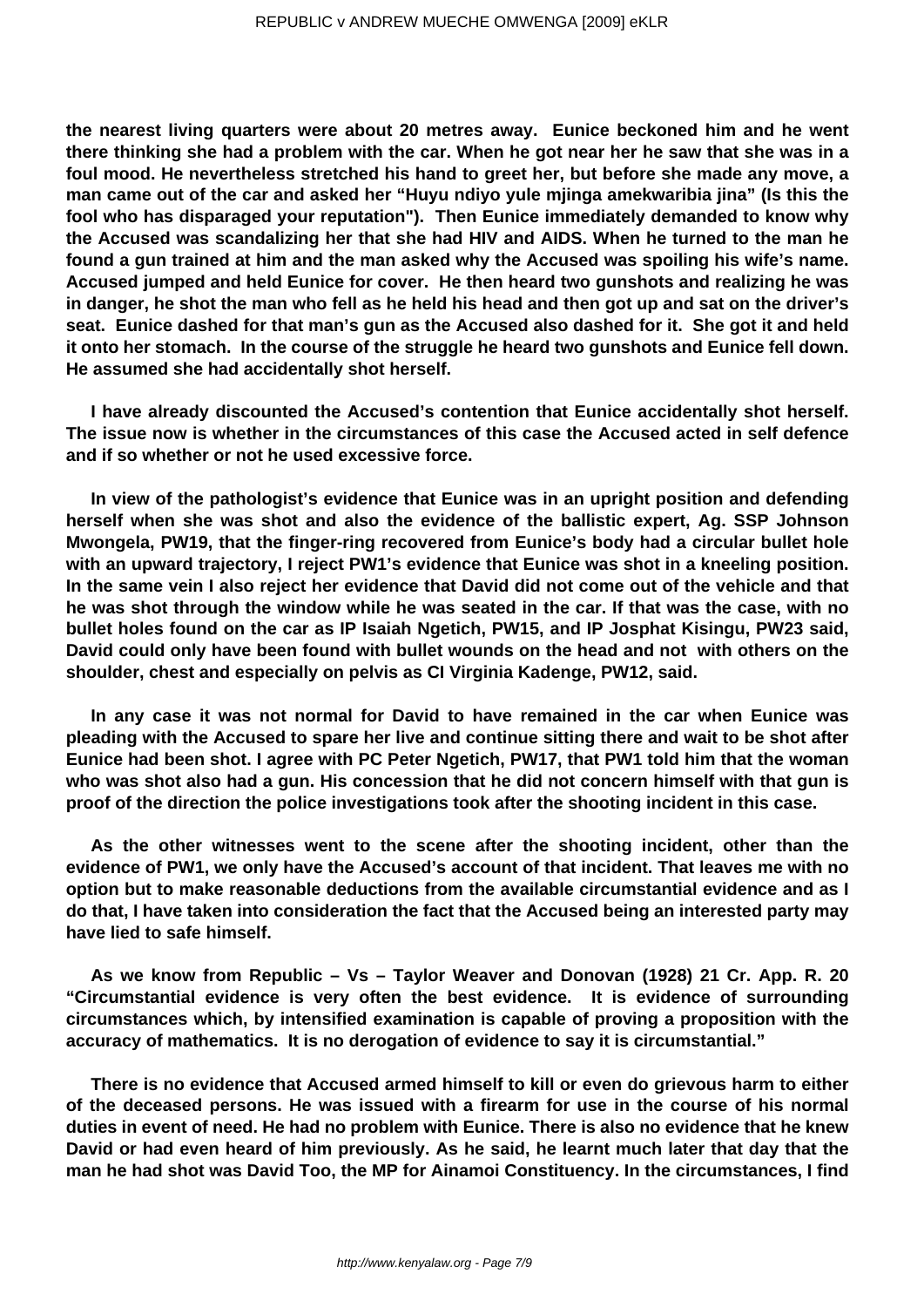**that Accused had no reason to kill either of them. I also find neither Eunice nor David had any intention of killing or even doing grievous harm to the Accused. They were simply annoyed by the rumuors that they attributed to the Accused that Eunice had contracted HIV and AIDS from her late husband and wanted to scare him off from further spreading them. That is why neither of them fired even one shot.**

**But why did the Accused shoot the deceased persons"**

**As I have said, I do not agree with the Accused that Eunice accidentally shot herself while he was struggling to wrestle David's gun from her. The evidence of Ag SSP Johnson Mwongela that only Accused's gun was fired at the scene, demolishes that contention. From the evidence on record what I find happened is that Accused's fellow police rider who Accused said called him, informed him that he had seen Eunice in her car with a man. Accused who was already betrothed to her and had even bought that car jointly with her became jealous and followed them to West Indies as PW2 told PW6. They stopped and Eunice came out of the car. Accused then rode there but she refused to greet him. Instead she whipped out her gun that PW1 told PW 17 she saw her with and demanded to know why the Accused was scandalizing her that she had HIV and AIDs. Before he could even respond, David came out of the car with a gun and asked Eunice if the Accused was the fool who had been scandalizing her. Accused shot both of them both of them before either of them fired any shot.**

**As Accused said, David then entered the car and Accused, fearing that he may have gone for a weapon, shot him again in the car and he collapsed on the steering wheel, a position that PW2 found him in. That also explains the bullet marks and the cartridges that IP Isaiah Ngetich, PW15, the Scenes of Crime Officer who took photographs at the scene, found in the car and the drenching with blood that he saw on the driver's seat. The evidence of PC Philip Mutisya, PW10, that he saw a pistol on Eunice's waist when they were putting her into their vehicle to rush her to hospital and that he is the one who removed it from her waist at the hospital and handed it to PC Ndungu cannot be true. Equally untrue is PW2's account that he removed a gun from Eunice's waist and gave it to police officers at the scene. The true position is that, as the Investigating Officer, Josphat Kisingu, PW23 said, PW2 recovered a gun at the scene which he gave to the police and PW10 recovered Eunice's gun also at the scene.**

**As I have said, PW 17, PC Peter Ngetich's concession that he did not concern himself with the gun that PW1 told him Eunice had, tells us a lot about the investigations the police carried out with regard to the number of guns that were at the scene. I agree with Accused's counsel that Eunice had two guns at the scene, the pistol Ex. 4 and the G3 rifle she had been issued with on 29th January, 2008 which must have been in her car. As there is no evidence that David had a gun of his own, I find that the gun he came out of the car with when he heard Eunice shouting at the Accused is the is the same G3 rifle. It was recovered from the scene but the police realizing the blunder they had made of issuing Eunice with two guns, they hid it. Otherwise why would the police have wanted to tamper with the entry, in the Firearms Register, relating to the date when the G3 rifle was returned as PW23 conceded if that were not the case"**

**The sum total of all this evidence is that faced with two armed people, who he thought wanted to kill him, I find that Accused was justified in thinking that he was in imminent danger and was provoked to shoot both the deceased in self defence.**

**Adequate provocation, especially when coupled with self defence, can reduce a murder**